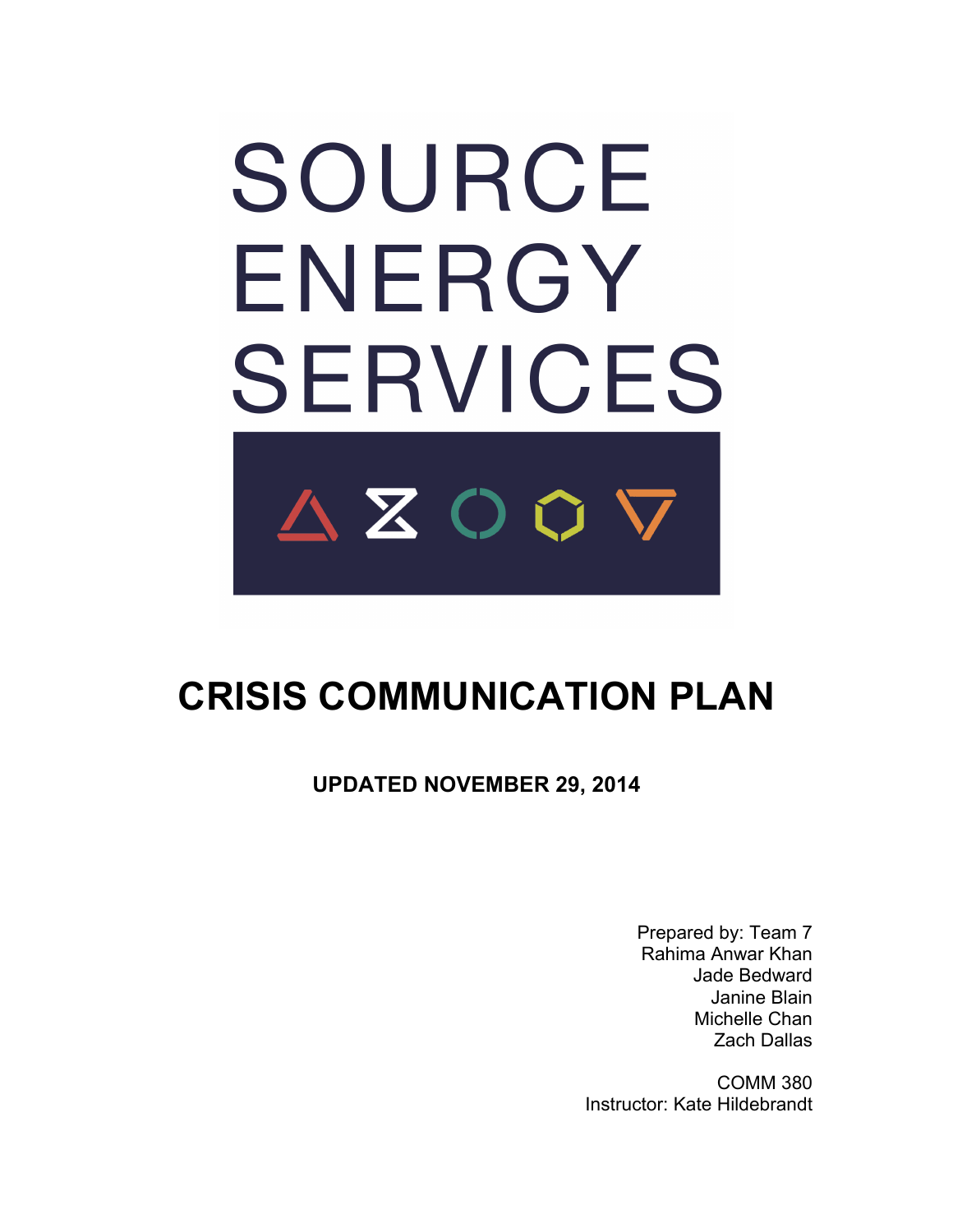# **Table of Contents**

| Introduction                         | 3                                     |
|--------------------------------------|---------------------------------------|
| Purpose                              |                                       |
| Background                           | $\begin{array}{c} 3 \\ 3 \end{array}$ |
| <b>Silica</b>                        |                                       |
| <b>Health Hazards of Silica</b>      | 4                                     |
| <b>SWOT Analysis</b>                 | 4                                     |
| Scope                                | 5                                     |
| <b>Internal Audience</b>             | 5                                     |
| <b>External Audience</b>             | 5                                     |
| Media                                | 5                                     |
| <b>Objectives of Plan</b>            | 5                                     |
| <b>Procedures</b>                    | 5                                     |
| Assemble the Team                    | 5                                     |
| Location                             | 6                                     |
| <b>Response</b>                      | 6                                     |
| Implementation                       | 6                                     |
| <b>Key Audiences</b>                 | 6                                     |
| <b>Immediate Response</b>            | 6                                     |
| <b>Secondary Response</b>            | $\overline{7}$                        |
| <b>Outgoing Information Approval</b> | 7                                     |
| <b>Staffing</b>                      | 7                                     |
| <b>Media</b>                         | 7                                     |
| End of plan                          | 8                                     |
| <b>Post-mortem</b>                   | 8                                     |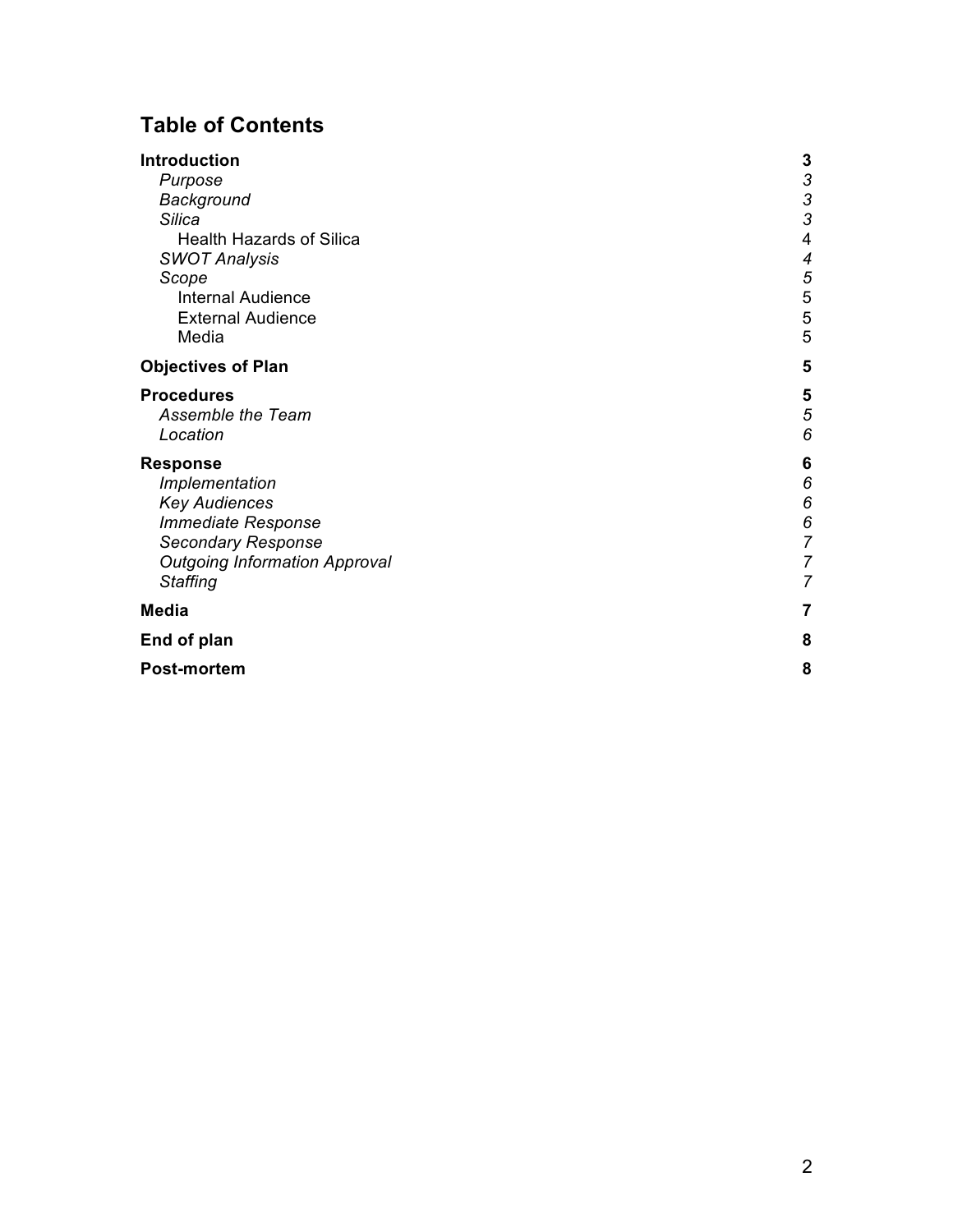# Introduction

#### Purpose

Source Energy Services moves Wisconsin White Sand (proppant) by rail on a regular basis. Sand contains high levels of silica, which is harmful if inhaled. Source Energy Services must be prepared in case of a train derailment and spill, or a spill in a facility. Source Energy Services must be prepared to have a timely response to lessen any potential environment or health hazards. Communication is essential in the event of an emergency. Source Energy Services wants to mitigate potential risks associated with exposure to White Sand.

Source Energy Services believes in environmental responsibility, health, safety, and community involvement. Source Energy Services values integrity and will maintain their position during a crisis. Their ongoing values include no harm to people, the public, their properties and the natural environment. These are values that would be tested during an emergency or crisis, and the goal would be to maintain these values and further expand on their philosophies.

# **Background**

Source Energy Services is an employer of choice with over a decade of proppant supply and oilfield logistics experience. Source Energy Services headquarters is located in Calgary, Alberta. The company has operations in British Columbia, Alberta, Saskatchewan, Wisconsin, and Texas. Spanning the entire logistics chain, Source Energy Services solves the industry challenges in proppant procurement and delivery, straight from the mine to the well site. Source Energy Services is the first company in Canada to offer unit train capable terminals that can accommodate up to 100 cars. Source Energy Services provides superior service to their customers by supplying pure Wisconsin white frac sand, Source White, to high demand shale basins in North America quickly and with ease.

#### Silica

Silica is the second most common mineral on earth. Some common materials that contain silica include:

- Rock and sand
- Topsoil and fill
- Concrete, cement, and mortar
- Masonry, brick, and tile
- Granite, sandstone, and slate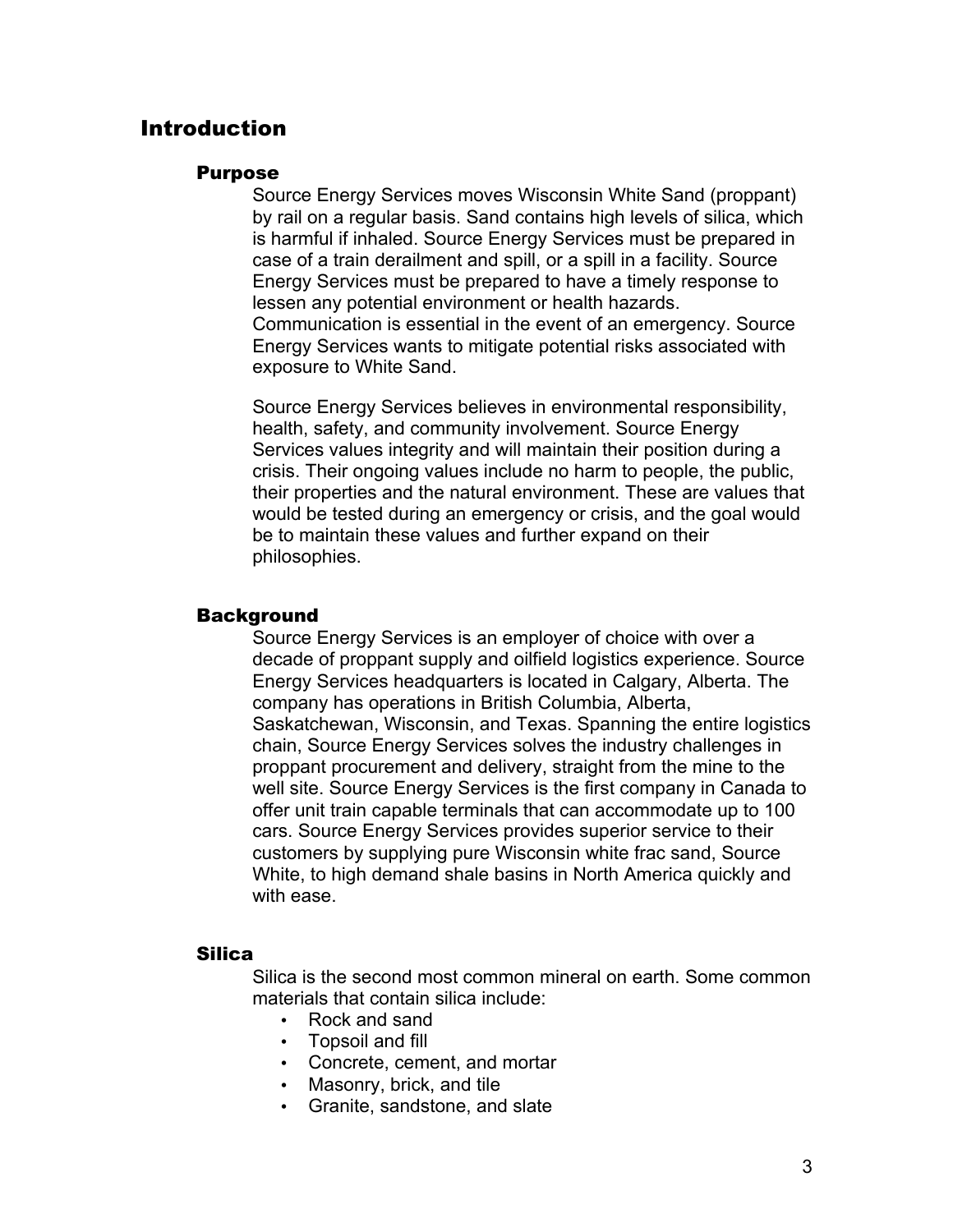• Asphalt (containing rock and stone) Hazardous silica can be found in five different forms in the workplace environment; three are amorphous (without a clearly defined shape), and two are crystalline (quartz and cristobalite). The form most likely to cause serious health problems for humans is quartz.

## **Health Hazards of Silica**

Crystalline silica dust can cause a disabling, sometimes fatal disease called *Silicosis.* Silicosis is caused by fine silica particles deposited in the lungs, causing scarring and thickening of the lung tissue, thus reducing lung capacity and ability to extract oxygen. The damage is permanent, however, the symptoms may not appear for many years.

Initial symptoms of Silicosis include:

- Shortness of breath
- Severe cough
- Weakness

These symptoms can worsen over time and may lead to death. Exposure to silica has also been linked to other diseases including bronchitis, tuberculosis, and lung cancer.

| <b>SWOT Analysis</b> |  |
|----------------------|--|

| <b>Strengths</b>                                                          | Weaknesses                                                  | <b>Opportunities</b>                                                    | <b>Threats</b>                          |
|---------------------------------------------------------------------------|-------------------------------------------------------------|-------------------------------------------------------------------------|-----------------------------------------|
| •A proven safety track<br>record with Canadian<br><b>National Railway</b> | •Limited<br>Communications<br>Depart employees              | •Prove that safety<br>measures are in<br>place                          | •Loss of money<br>•Loss of              |
| Company (CN) and<br>shipment of proppant                                  | •Crisis would lead<br>to a halt in the 24                   | •Give a personal<br>face to the company                                 | customers<br>during time of<br>crisis   |
| •Fast reaction times in<br>response to past<br>incidents                  | hour service<br>• Unit train delay in<br>100 car deliveries | •Tell the public what<br>the company stands<br>for and philosophies     | •Values are<br>questioned               |
| •Strong Community<br>involvement                                          | •Lack of updated<br>social media                            | •Opportunity to<br>rebrand and re-                                      | •Loss of public<br>trust                |
| •Provide customers<br>with trust of<br>responsible                        | platform<br>•Inconsistent                                   | image<br>•Opportunity to                                                | •Potential<br>negative<br>environmental |
| management in the<br>event of an<br>emergency                             | corporate image<br>(Logo color)                             | expand on<br>Facebook page and<br>build other social<br>media platforms | impact<br>•Chemical<br>hazards          |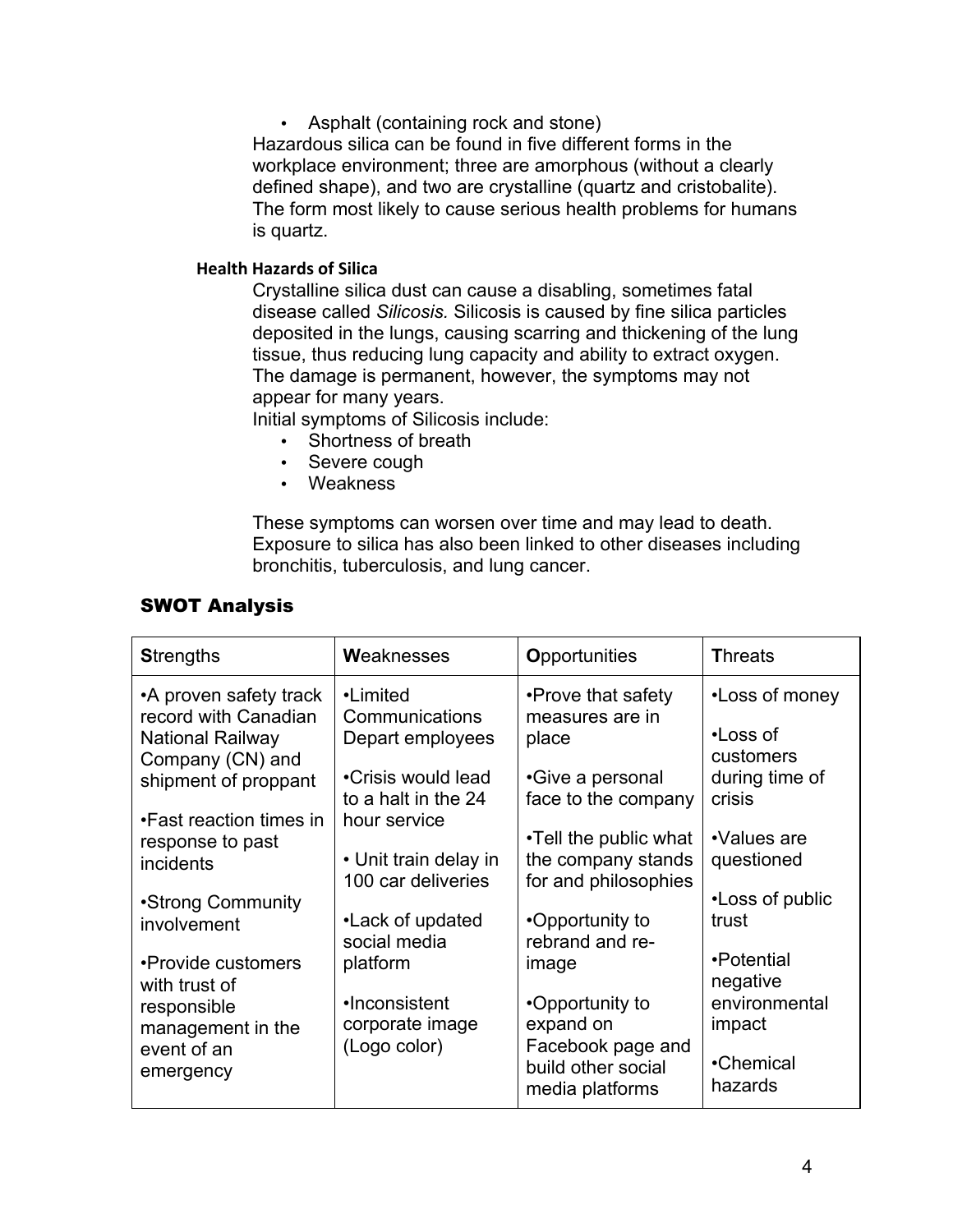|  |  |  | ·Silica<br>contamination to<br>local<br>environment |
|--|--|--|-----------------------------------------------------|
|--|--|--|-----------------------------------------------------|

# Scope

#### **Internal Audience**

- Environmental department
- Health and Safety
- Management
- Communications Department

#### **External Audience**

- Canadian National Railway Company (CN)
- Local Government (Municipal/State/Provincial)
- Local Community

# **Media**

- Local news outlet
- National news chains (USA and Canada)

# Objectives of Plan

- Source Energy Services will notify all parties involved in a timely manner by using multiple mediums.
- Source Energy Services will display their responsibilities to the public.
- Source Energy Services will respond to inquiries from the public as soon as possible.

# Procedures

# Assemble the Team

The Crisis Management Team consists of:

- Chief Executive Officer or Administrative Officer
- Department Heads of affected plant or operation
- Communication Director

The Crisis Communication Team consists of:

- Communication Director
- Chief Executive Officer or Administrative Officer
- Company Spokesperson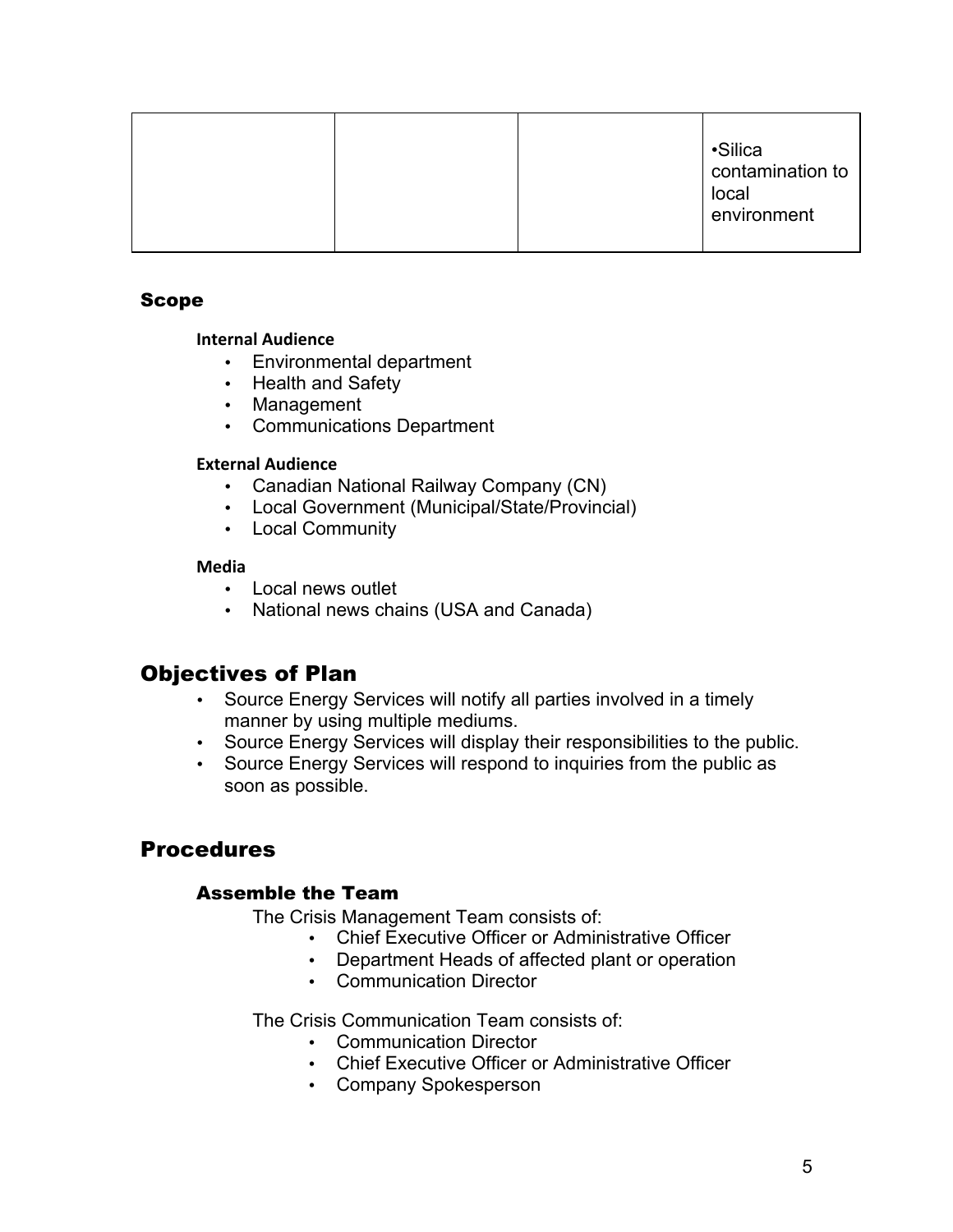# Location

The Crisis Management Committee will meet at the Source Energy Services Corporate Headquarters in Calgary, Alberta: 100, 438 - 11 Ave SE Calgary, Alberta, Canada T2G 0Y4

Response

# Implementation

The Source Energy Services Crisis Communication team will implement some, or all of the following procedures based on the circumstances of the emergency event. During a crisis event, the Crisis Communication Team and Crisis Management Team will meet on a regular basis to discuss situation updates, key messaging, and the reach of outgoing communication.

In an emergency, it is Source Energy Services' goal to have information sent to key audiences within 30 minutes, and updates as required. Depending on the severity of the event, initial communication may be required.

# Key Audiences

- Employees, contractors, and branches of Source Energy Services
- CN employees
- Local governments (municipal, provincial/state, federal)
- Local communities
- Emergency and hazardous materials services
- Clean up crews
- Customers

#### Immediate Response

The team will carry out these initial tasks at first response:

- Initiate phone call to emergency proppant clean up crew
- Notify the situation to CEO, the board of directors, and management, and responding branch.
- Send out response email, text message for clarity of emergency level 1 as well activate updates to source energy website
- Send management memo's as appropriate to keep staff updated
- Send message updates to Source Energy Services social media outlets such as Facebook
- Send media alert when information is available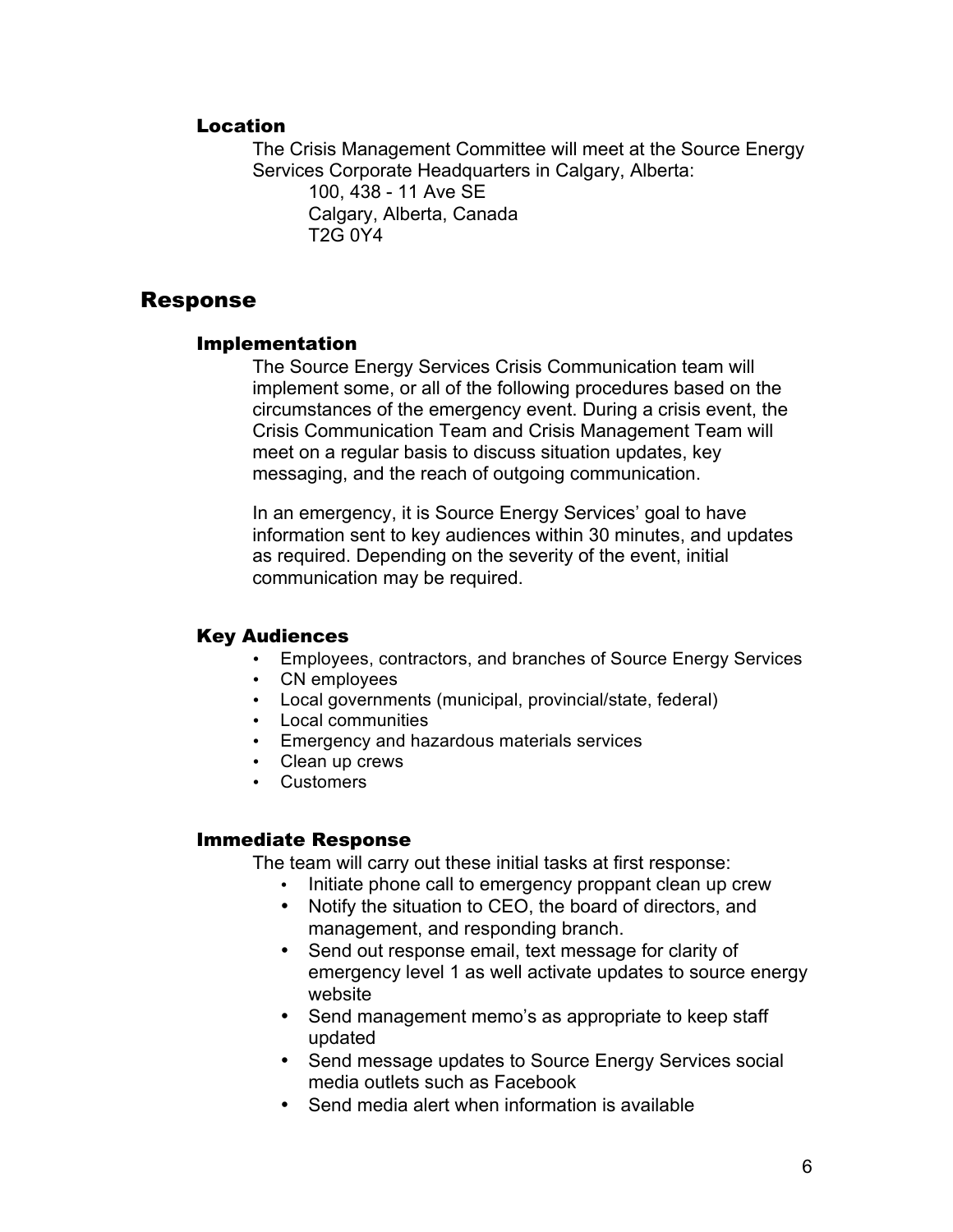• Direct other communicators to emergency call center or for other needs

## Secondary Response

- Create key messages
- Maintain Source Energy Services integrity values
- Use SWOT analysis strengths and opportunities to create goals and messages
- Disperse responsibilities
- Crisis Communication Team implements first reaction procedures
- The Director of Communications will take control of all outgoing communication
- Crisis Management Team updates situation status to internal and external audiences
- Crisis Management Team communicates effectively and accurately with the local audience involved
- Continue updating media coverage respond and help community
	- needs
- Crisis Communication Team responds to local community and develops plan to help the communities needs during the crisis, and post crisis

# Outgoing Information Approval

During a crisis, immediate response is needed within 30 minutes. Rapid communication exchange is needed to release important and relevant information. This process involves fast and accurate decision making made by the Crisis Communication Team. The CEO must approve all forms of outgoing communication before being released.

#### **Staffing**

In the event of an emergency all Crisis Management and Crisis Communication team members are required to be at the Calgary Corporate Headquarters. Team members from out of town will be housed in the nearest hotel for the duration of the crisis.

# Media

Source Energy Services will respond to media inquires promptly with an approved company statement.